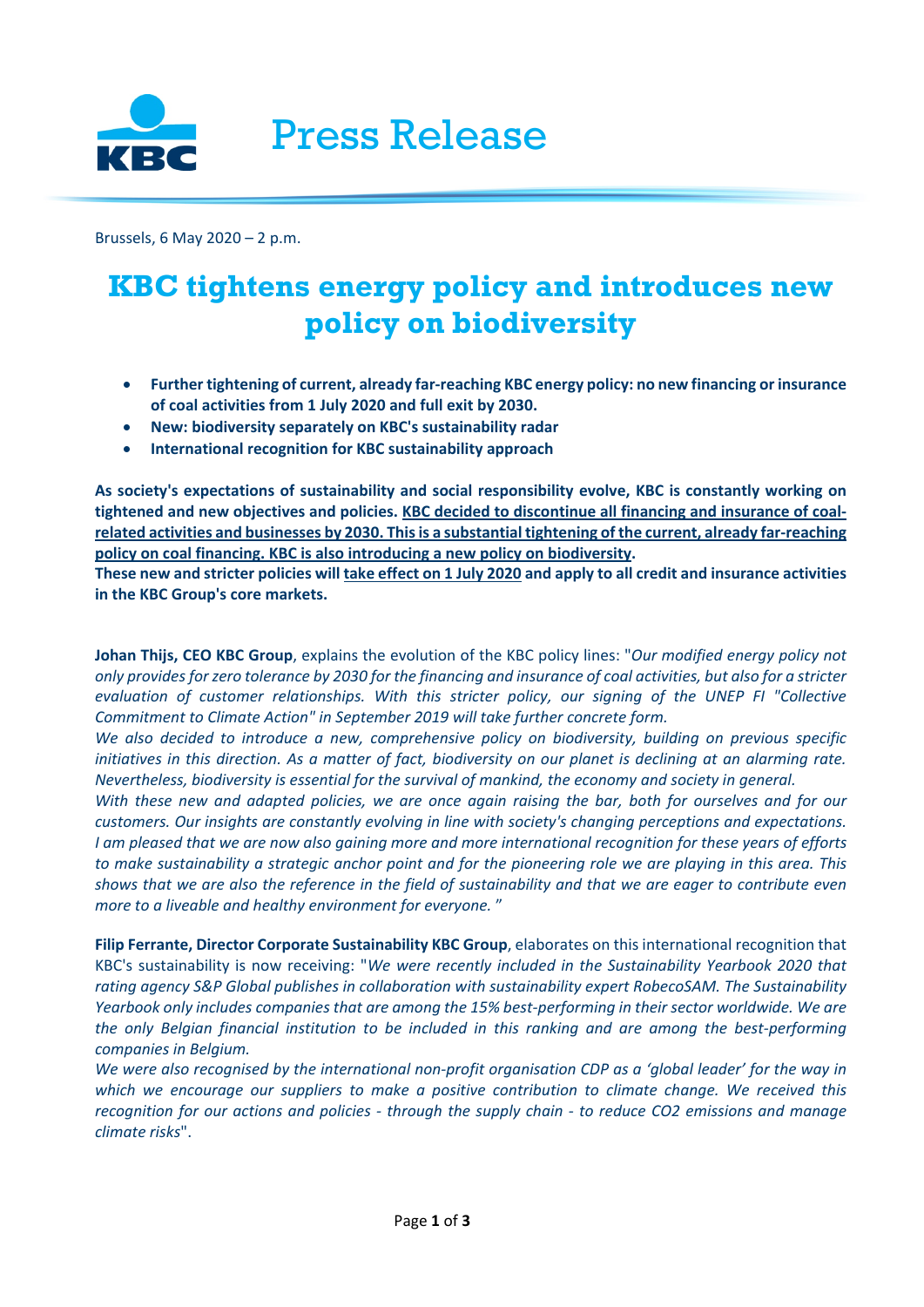KBC was included on the Supplier Engagement Leaderboard, which lists the 3% best companies evaluated by CDP. CDP also confirmed KBC's excellent 'A-' Leadership score for its focus, actions and approach to climate change.

KBC Asset Management also joined "*Climate 100 Action Plus*", an organisation of asset managers and institutional investors whose aim is to jointly encourage companies to make faster and better progress with climate transition, and to help them do so where possible.

## **What do the tightened and new policy lines mean in concrete terms?**

### 1. No more coal financing and coal insurance after 2030

As from 1 July 2020, KBC will no longer finance or insure new customers if they derive any energy production capacity (electricity and heat) from coal.

For existing customers, the maximum allowed production capacity from coal will be reduced from the current 50% limit to 25% from 1 July 2020. For customers who do not meet this limit, the current credit and insurance contracts will be phased out within the applicable contractual agreements.

In 2030 this limit will drop to zero for all customers. From then on, KBC will no longer finance or insure any company that still derives energy production capacity from coal.

The financing and insurance of coal-fired power plants and coal mining was excluded anyway. In addition, the financing of import and export transactions relating to thermal coal is now also excluded.

In order to support the necessary energy transition, the financing and insurance of projects that form part of this transition remains possible for existing customers, even if they derive more than 25% of their energy production capacity from coal, but under a number of strict conditions.

#### 2. Exceptions for the Czech Republic are tightened

However, taking into account the specific energy mix of the Czech Republic and KBC's social responsibility towards the local population, some limited exceptions remain possible in this country. The financing and insurance of existing customers that derive more than 25% of their energy production capacity from coal remains possible for:

- projects involving environmental improvements (e.g. reconversion of a former mining site);
- projects of social benefit.

However, KBC will no longer finance or insure heat distribution networks in the Czech Republic.

Current coal-related financing and insurance in the Czech Republic will be phased out at an accelerated pace:

- power generation and mining: by the end of 2023 at the latest;
- heat production: by the end of 2030 at the latest (instead of 2035 before).

#### KBC's detailed updated energy policy can be found in the *[KBC Group Energy Policy](https://www.kbc.com/content/dam/kbccom/doc/sustainability-reponsability/FrameworkPolicies/CSD_KBCGroupEnergyPolicy_May2020.pdf)*.

#### 3. New biodiversity policy prohibits or restricts a wide range of controversial activities

Building on existing KBC policies on forestry, mining, unconventional oil and gas extraction, palm oil and soy, KBC is now also implementing a comprehensive policy for biodiversity. Under this policy, a number of activities are either excluded for financing and insurance, or are only allowed under strict conditions.

KBC prohibits the financing and insurance of activities that relate to, take place in, or have a serious impact on a wide range of themes: deforestation, threats to UNESCO World Heritage sites or protected areas (according to the list of the *International Union for Conservation of Nature - IUCN*), use of protected animal species for experiments, trade in protected animal and plant species, trade in invasive animal and plant species, fishing practices that cause irreparable damage to aquatic habitats and ecosystems, and unconventional oil and gas extraction (e.g. tar sands, shale oil and shale gas and arctic and antarctic drilling). For forestry, mining and the cultivation of crops such as palm oil, soy, cocoa, coffee and sugar cane, KBC introduces restrictions, usually in the form of generally accepted sector principles (e.g. the *Roundtable on*